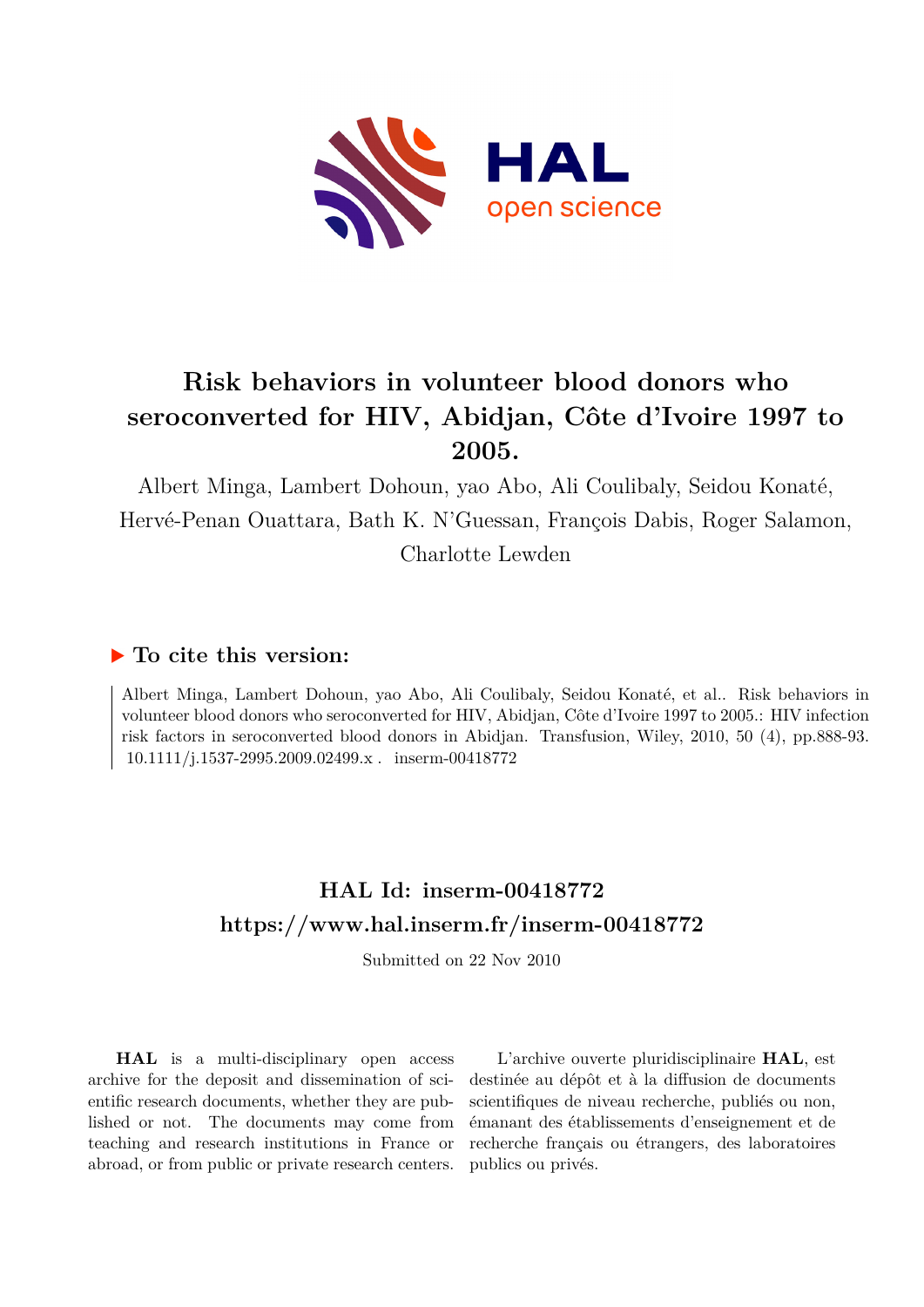### **Risks behaviors in volunteer blood donors who seroconverted for HIV, Abidjan, Côte d'Ivoire 1997-2005**

Albert Minga<sup>1</sup>, Lambert Dohoun<sup>1</sup>, Yao Abo<sup>1</sup>, Ali Coulibaly<sup>1</sup>, Seidou Konaté<sup>2</sup>, Hervé Penan

Ouattara<sup>2</sup>, Bath K. N'Guessan<sup>2</sup>, François Dabis<sup>3,4</sup>, Roger Salamon<sup>3,4</sup>, Charlotte Lewden<sup>3,4</sup>, for the

ANRS 1220 Primo-CI Study Group.

Author affiliation:

1 Programme PAC-CI, Abidjan, Côte d'Ivoire

2 Centre National de Transfusion Sanguine, Abidjan, Côte d'Ivoire

3 Université Victor Segalen Bordeaux 2, ISPED, Bordeaux, France

4 INSERM, U897, Bordeaux, France

Corresponding author:

Albert Minga, MD, MPH

Programme PAC-CI

18 BP 1954 Abidjan 18, Côte d'Ivoire

Tel: +225 07087661 or +225 21355278

Fax: +225 21355995

e-mail 1 : minga.albert@yahoo.fr

e-mail 2 : albert.minga@pacci.ci

**Running head**: HIV infection risk factors in seroconverted blood donors in Abidjan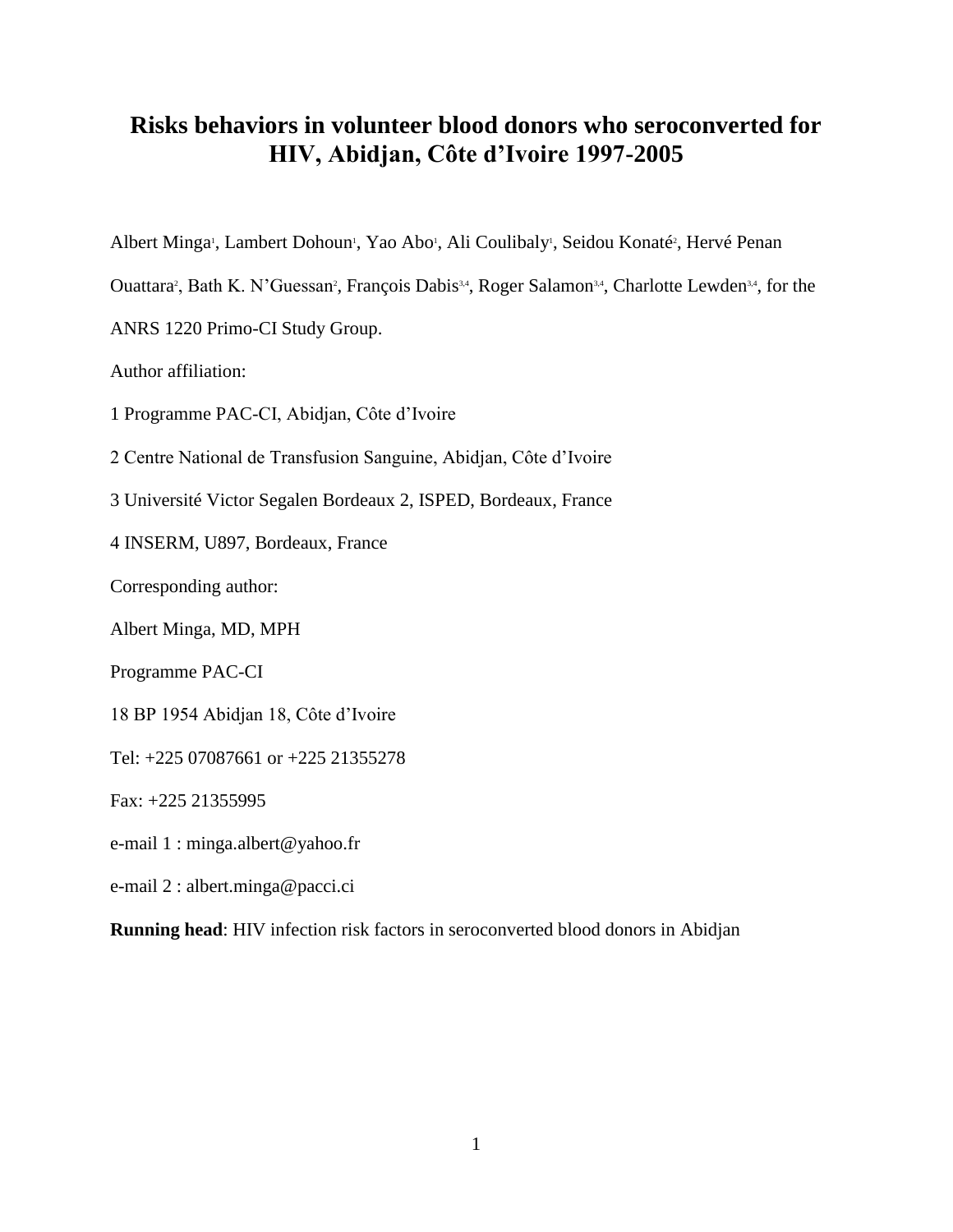*Abstract*: 254 words

**Background.** The residual risk of HIV transmission from blood products in the Abidjan National Blood Transfusion Centre was estimated to be one in 5780 blood donations over the period 2002- 2004.

**Objective:** We aimed at describing risk behaviors in blood donors who seroconverted for HIV in Abidjan in order to improve the pre-blood donation selection.

**Methods:** We investigated the behavioral profile of HIV seroconverters assessed before their HIV diagnosis, during the blood donation selection at the blood bank of Abidjan, and compared it to the profile documented after this HIV diagnosis, at enrollment in the PRIMO-CI cohort. Since 1997, enrollment in this cohort is offered to every blood donor whose delay since HIV seroconversion is  $\leq 36$  months.

**Results**: Among the 418 blood donors who seroconverted for HIV between 1997 and 2005, 241 were enrolled in the cohort. Median age was 28 years and 63% were men. The median time between the last HIV-negative test and the first positive test was 7 months. Since the last blood donation, 29% of donors reported unprotected sexual intercourse with multiple casual sexual partners, 55% unprotected sexual intercourse with one casual sexual partner and 36% sharing of nail clippers. During the pre-blood donation questionnaire, 69% of HIV seroconverters had reported unprotected sexual intercourse since the last blood donation (versus 89% reported postdonation), and 7% had had multiple casual sexual partners (versus 32%).

**Conclusion:** Volunteer blood donors who seroconverted for HIV in Abidjan reported a high proportion of unprotected sexual intercourse with casual sexual partners.

**Key words:** HIV infection; sexual behavior; sub-Saharan Africa; seroconverters; blood donor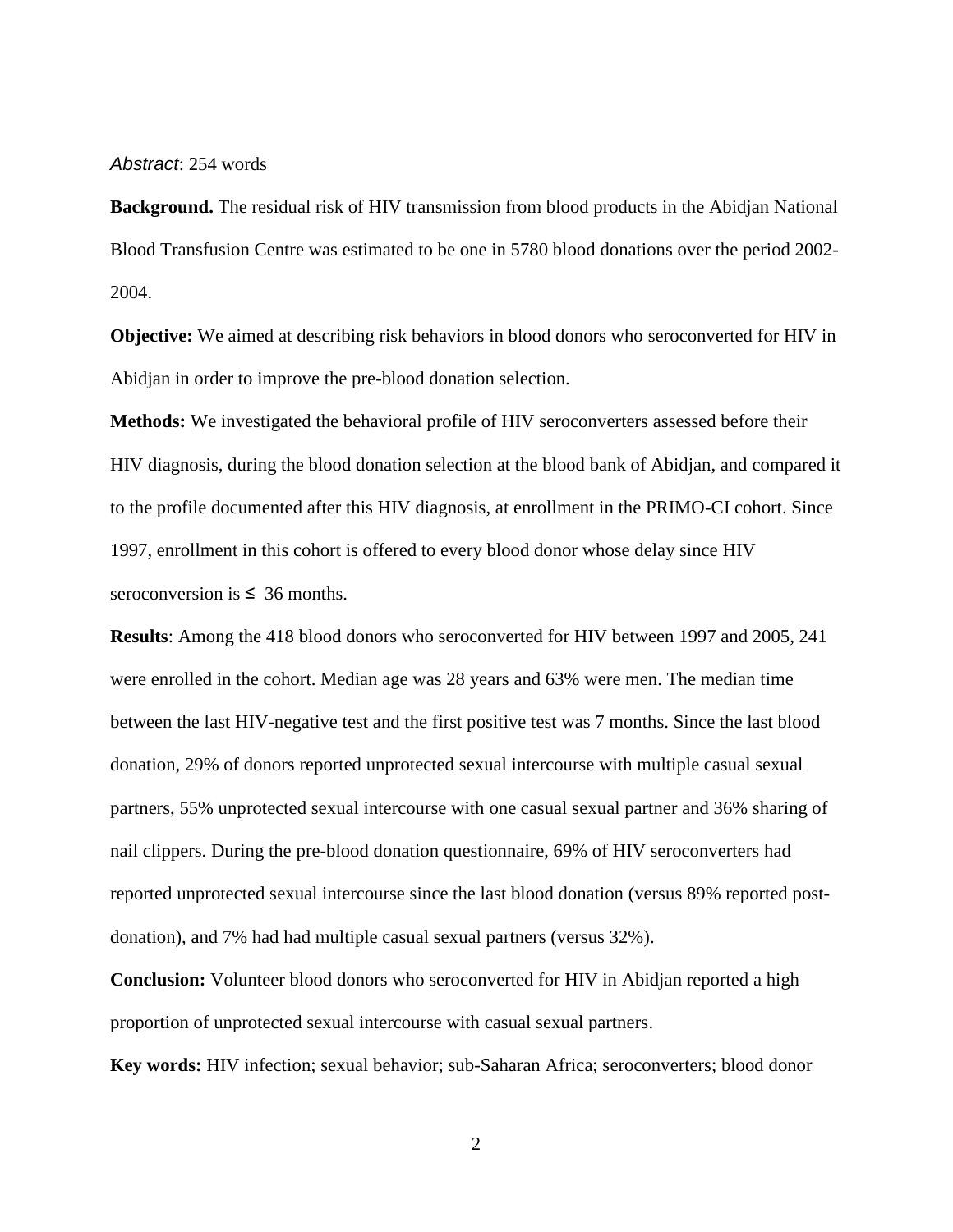#### **Introduction**

By the end of 2007, the World Health Organization (WHO) and the United Nations joint Program on AIDS (UNAIDS) estimated that 22.5 million adults (68% of the people infected worldwide) were living with the human immunodeficiency virus (HIV) in Sub-Saharan Africa (1), and 1.7 million new infections occurred in the region that year.

In Côte d'Ivoire, West Africa, the prevalence of HIV-1 infection in the general population was estimated at 4.7% in 2005 (2). In this country, most adults are infected through heterosexual transmission and yet data on risk behaviors for HIV transmission are scarce, apart from studies conducted among clients of female sex workers (3). A study conducted in South Africa reported a high HIV prevalence among heterosexual men with multiple sex partners (4). High risk behaviors in blood donors was previously observed in Abidjan (5). In Zimbabwe (6), the rate of heterosexual partner change was high in rural population with high HIV prevalence. A study recently showed the persistence of risk behaviors in the Ugandan rural population (7). In Mali, the HIV prevalence in donations from occasional blood donors was > 14% {Tounkara, 2009 #727. One of the main obstacles to preventing the sexual transmission of HIV in Africa could be the low percentage of individuals aware of their HIV status, partly due to refusal of performing the HIV test.

In this context where most first time blood donors are unaware of their HIV status, the residual risk of HIV transmission from blood products in the Abidjan National Blood Transfusion Centre was estimated to be one in 5780 blood donations in the period 2002-2004 {Ouattara, 2006 #134}. The prevention of HIV transmission through blood products includes the limitation of transfusions to strictly indicated cases, the fact that blood donors are volunteer, selected and educated and that blood is systematically screened for HIV antibodies (8). Donor selection uses structured questionnaires to exclude recently infected donors at high risk of HIV transmission,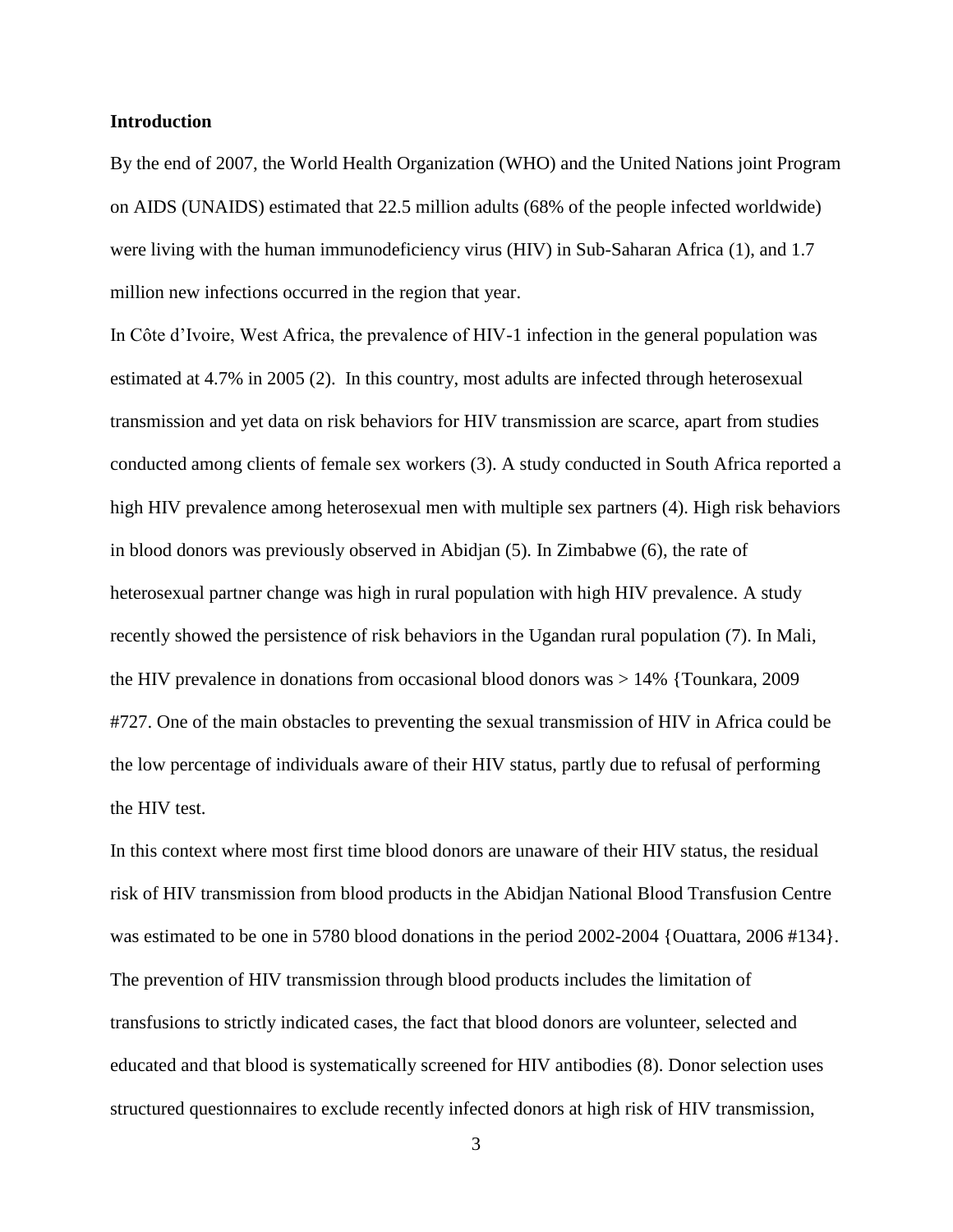i.e. donors who may be in the window period of infection before the apparition of HIV antibodies or whose recent HIV infection may not have been detected by the standard serologic screening techniques used at the Blood transfusion centre. This step is particularly crucial in a context of high prevalence of HIV infection like in Cote d'Ivoire. Despite these precautions, blood donors are still detected HIV-positive each year in this blood bank. In industrialized countries, blood donors at high-risk for HIV transmission who were informed on viral transmission and provided free HIV testing self-exclude from donation. Such a practice should be promoted among those in charge of organizing blood donation in countries with limited resources (9)*.* A survey performed in 2001-2002 showed that a majority of the HIV negative regular blood donors in the Abidjan National Blood Transfusion Centre reported multiple partners and an intermittent use of condoms (5). In this study, we aimed at describing risk behaviors in blood donors who seroconverted for HIV in order to improve the pre-blood donation selection process in Abidjan.

#### **Methods**

#### *Patients*

The National Blood Transfusion Centre of Abidjan is coordinating all blood donations in Côte d'Ivoire. Blood donors are non-remunerated adult volunteers. The number of blood donations per year is limited to five in men and four in women. Informed consent for HIV testing, syphilis, hepatitis B and C diagnosis is obtained at each donation. The Blood Bank Medical Centre, the HIV care clinic of the National Blood Transfusion Centre, is in charge of the medical follow-up of individuals diagnosed for one of the screened infections. Patients are informed that the results of these tests will be available at the Blood Bank Medical Centre on a voluntary basis and after an individual post-test counseling. Before each blood donation, a five-minute standard questionnaire is administered individually by a physician. The objective of this questionnaire is to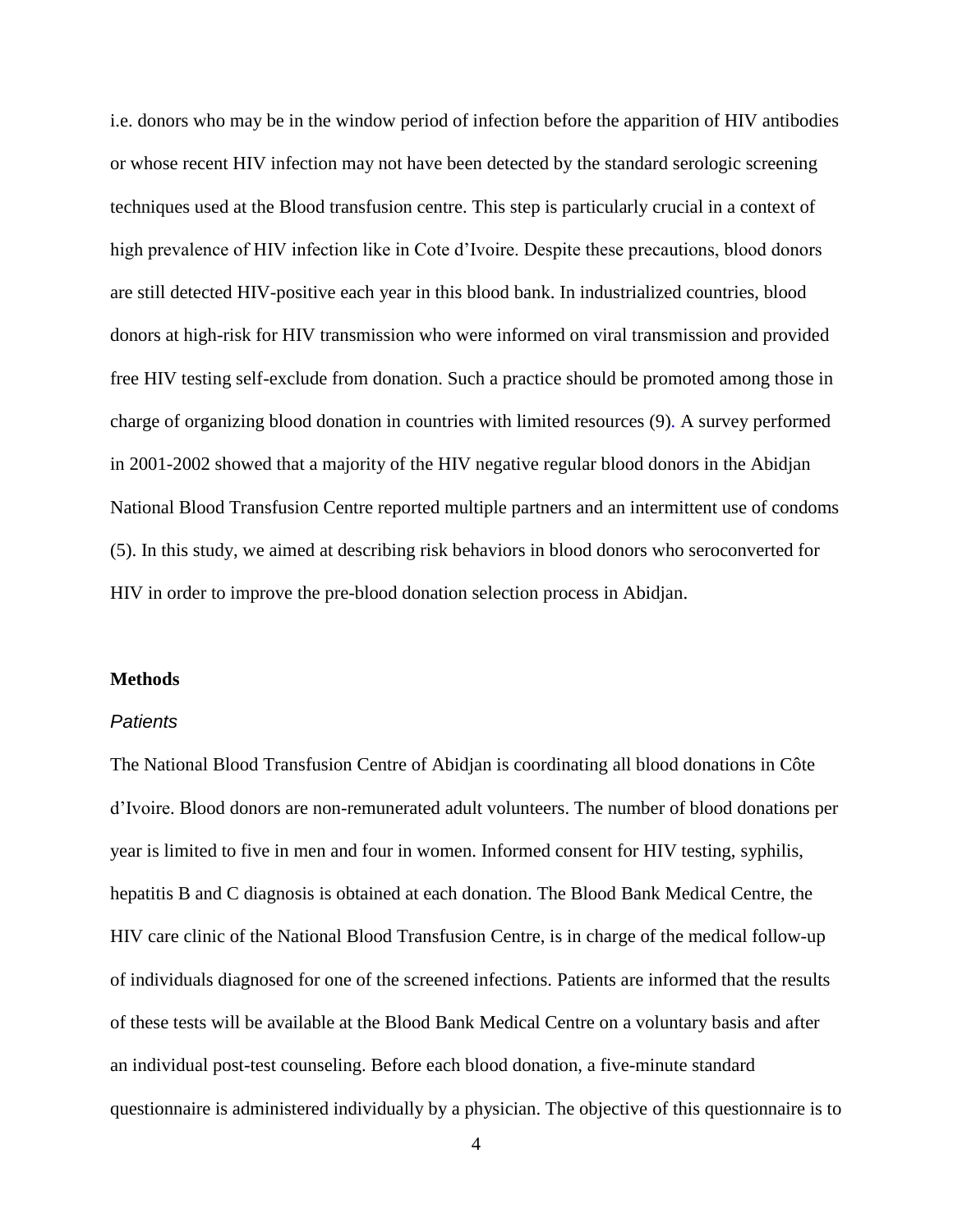exclude donors at risk of HIV, viral hepatitis infection or sexually transmitted infections. Regarding the risk of HIV transmission the exclusion criteria for blood donation are: partner known to be HIV-positive; man who had sex with another man in the previous 3 months or since the previous blood donation; unprotected sexual intercourse with multiple casual sexual partners, sexual intercourse with a female sexual worker or sexually transmitted infection since the previous blood donation.

The French Agency for Research on AIDS (ANRS) 1220 Primo-CI prospective cohort was initiated in June 1997 in the Blood Bank Medical Centre, the HIV care clinic of the National Centre of Blood Transfusion, in Abidjan and aimed to describe the evolution of HIV infection since seroconversion (10, 11). HIV-1 seroconverters at the Blood Bank Medical Centre were identified among the repeat blood donors, i.e. individuals who had given blood at least two times. They were followed as early as possible after seroconversion was demonstrated. Enrollment in the Primo-CI cohort was proposed to every blood donor: (i) diagnosed with HIV-1, HIV-2 or HIV-1+2 infection after a blood donation; (ii) HIV seronegative at the preceding donation; (iii) who returned to the clinic to be informed of the HIV-test result and (iv) had an estimated date of seroconversion < 36 months prior enrollment. The date of seroconversion was estimated as the mid-point between the last negative and the first positive HIV-test. At entry in the ANRS 1220 cohort, participants were administered a questionnaire. The questionnaire administered at enrollment in the Primo-CI cohort was more detailed and response time was longer than for the pre-blood donation questionnaire. All patients with an estimated date of seroconversion between June 1997 and April 2005 were eligible for this analysis. The study protocol was approved by the ethics committee of the national Ivorian program on AIDS and the institutional review board of the ANRS.

#### *Data collection*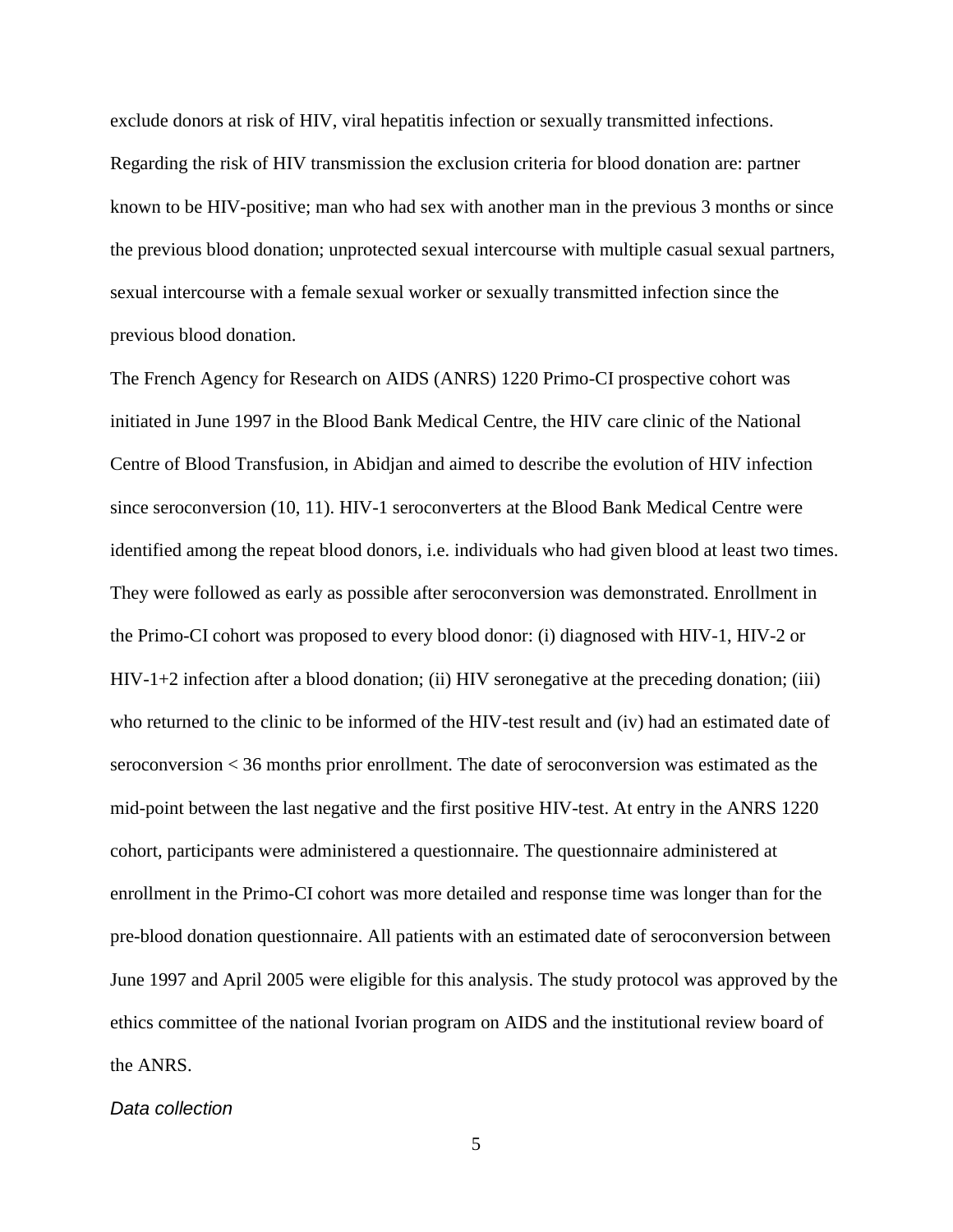We investigated the HIV seroconverters' behavioral profile as documented by the blood donation selection questionnaire administered before HIV diagnosis and compared it to the profile reported within the post-donation questionnaire administered after the HIV diagnosis at enrollment in the PRIMO-CI cohort. The following behavioral data were systematically collected within the questionnaire administered before the blood donation: use of condoms, sexual intercourse with a female sexual worker, change of sexual partners since the last blood donation, sexually transmitted infection, blood transfusion and injection drug use. After informed consent was obtained for enrollment in the cohort, a questionnaire was administered was conducted to document risk factors of HIV infection between the last HIV-negative test and the first HIVpositive test. The following risk behaviors or situations were documented: known HIV-positive sexual partner, unprotected sexual intercourse with multiple casual sexual partners, unprotected sexual intercourse with one casual sexual partner, sexually-transmitted infection, blood transfusion, intravenous drug use and sharing of nail clippers. The duration of the administration of the questionnaire was approximately 30 minutes. The sexual partners of the study participants who agreed to be tested for HIV were tested free of charge.

#### *Biological analysis*

The diagnosis of HIV infection was based on two repeated reactive Enzyme-linked Immunosorbent Assays (Murex ICE 1-0-2®, Abbott, North Chicago, IL, USA; Vironostika HIV Uniform II®, Organon Technika BV, Asko Nobel, Boxtel, the Netherlands). Before enrollment in the cohort, HIV infection was confirmed and HIV-1 and HIV-2 typing was established on a subtype blood sample using two ELISA assays (Murex ICE 1-0-2®; Peptilav-Lav 1-2, Pasteur Diagnostics Marne-la-Coquette, France).

#### *Statistical analysis*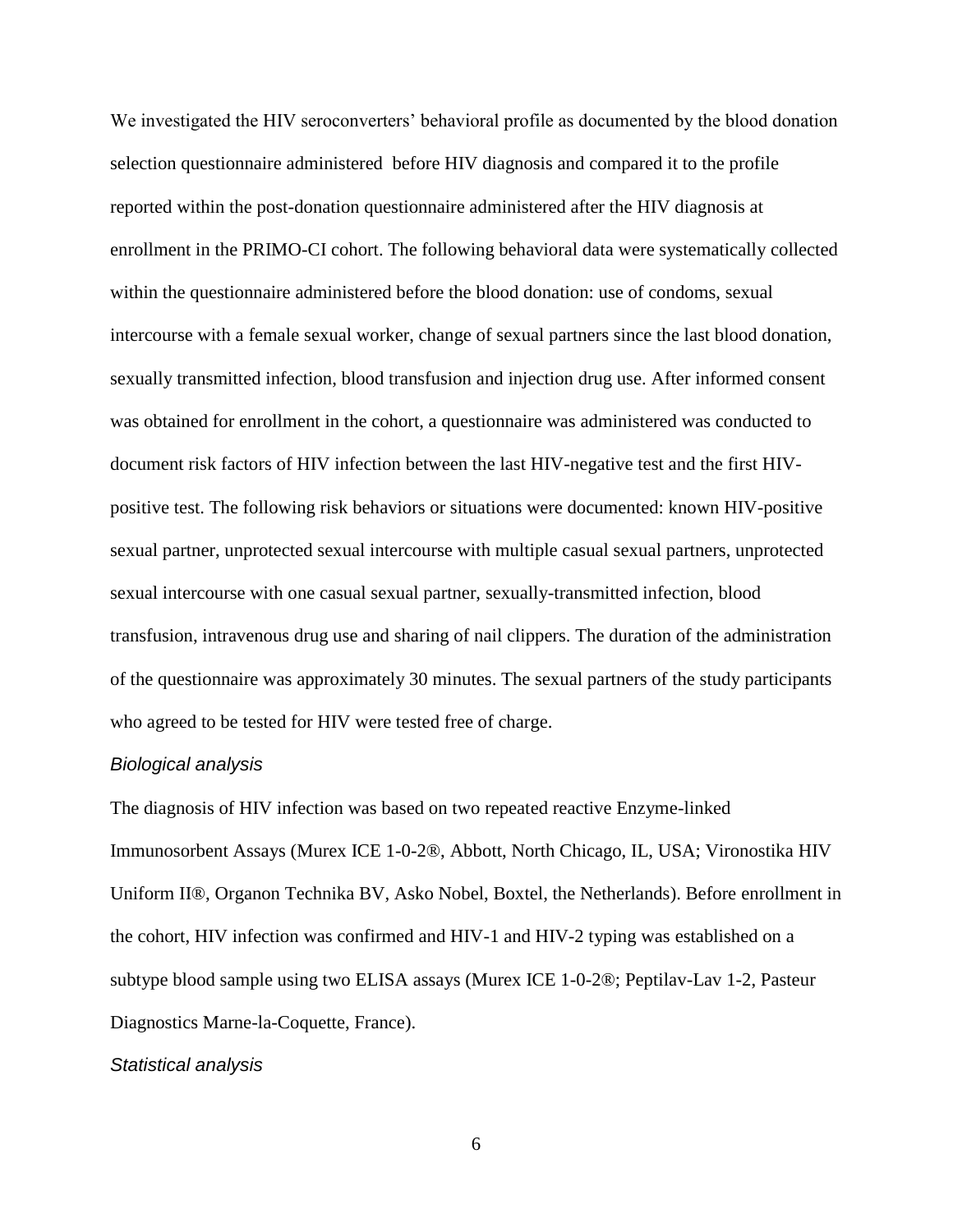Use of condom, number of casual sexual partners, previous sexual transmitted infection and sexual intercourse with a female sexual worker were compared between two questionnaires: the pre-donation questionnaire administered at the last blood donation and the post-donation questionnaire administered at enrollment in the cohort. Additional risk behaviors were described from the post-donation questionnaire in order to identify the most relevant question that would improve the selection of blood donors. For the present analysis, data were taken into account until April, 2005, when this pre-donation questionnaire was revised by the National Blood Transfusion Centre of Abidjan The paired McNemar's test was used for comparing common qualitative preand post-donation variables. The STATA 9.2 software (Stata Corp LP, College Station, TX, USA) was used for statistical analysis.

#### **Results**

From June 1997 to April 2005, 418 blood donors seroconverted for HIV. Among them, 241 (58%) were enrolled in the ANRS 1220 PRIMO-CI cohort (HIV-1, n= 240 and one HIV-1+2). The reasons for non enrollment in 177 individuals were refusal of post-test counseling (n= 56), refusal of enrollment after the confirmation of the HIV test  $(n=63)$  and non eligibility  $(n=58)$ . The 241 adults enrolled were primarily men (63%), median age was 28 years [interquartile range (IQR) 25-34], 73% had a post-secondary school level and half were unemployed (table 1). The median time between the last HIV negative test and the first HIV-positive test was seven months, [IQR: 3-18]. The median time from the estimated date of seroconversion to enrollment in the cohort was nine months [IQR: 5-18]. Among the 241 participants, one in three were single, twothirds reported living in stable couple and two men reported having sex with men. Since the last blood donation, the donation that indicated HIV seroconversion, 29% of the participants reported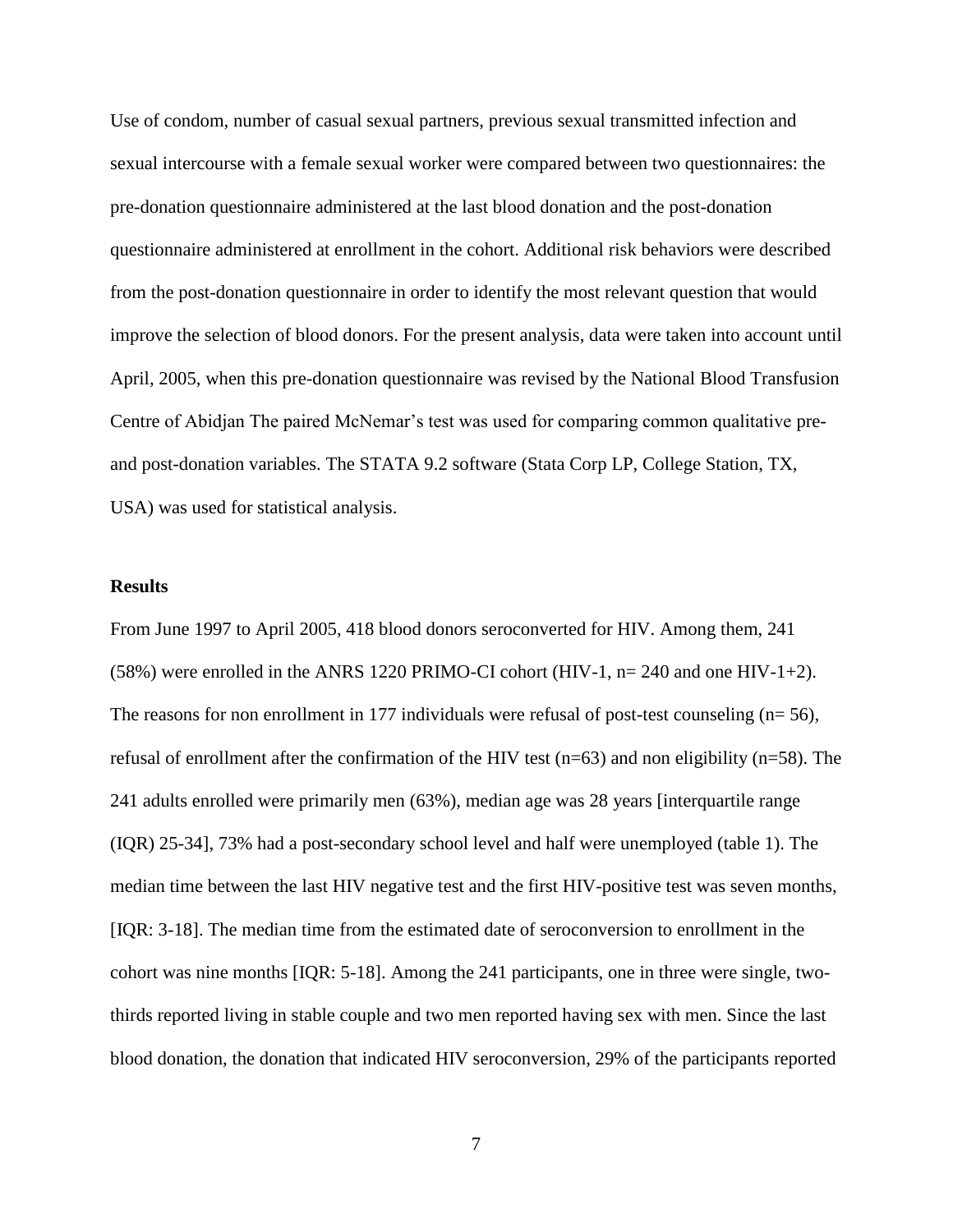unprotected sexual intercourse with multiple casual sexual partners, 55% unprotected sexual intercourse with one casual sexual partner and 36% sharing of nail clippers.

During the pre-blood donation questionnaire, 69% of HIV seroconverters reported unprotected sexual intercourse since the last blood donation (versus 89% reported at post-donation), 7% reported multiple casual sexual partners (versus 32%) and only 1% of these patients reported a sexually transmitted infection (versus 14%)(Table 2). No significant differences were observed between responses of men and women.

#### **Discussion**

The proportion of unprotected sexual intercourse with casual partners was high in volunteer blood donors who seroconverted for HIV in Abidjan. We observed an underreporting of sexual risk behaviors during the pre-blood donation selection as compared with the post-donation questionnaire. Moreover, risk behaviors of HIV contamination were identified after donation that had not been identified though the pre-blood donation questionnaire.

#### *Limitations of the study*

We compared information collected through two questionnaires that had not been administered at the same time. The 58 patients were not eligible because they did not meet the eligible criteria that were: 18 or more years old; HIV-1 or HIV-1+HIV-2 infected; with a previous HIV negative test, with a positive HIV serology confirmed in two different laboratories; no previous antiretroviral treatment; and with less than 36 months since the date of seroconversion, as estimated by the median date between negative and positive serologies. Moreover, patients living outside from Abidjan and its large surroundings were not enrolled. Changes in risk behaviors may theoretically have occurred between both questionnaires. However, the questionnaire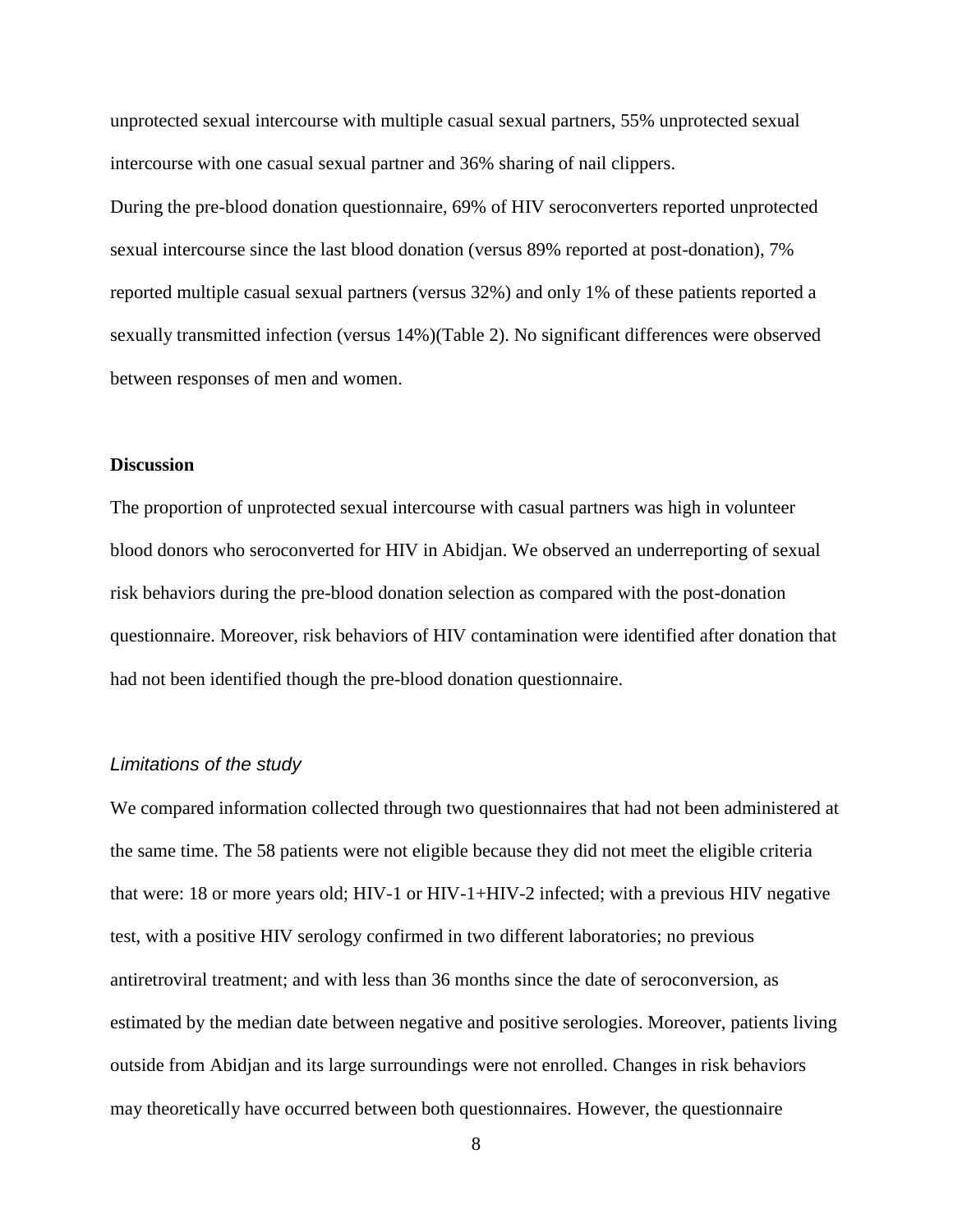administered after HIV diagnosis was the only one available to verify the pre-donation information. Moreover, knowledge of their HIV status may have led individuals to report more easily risk factors than before blood donation. Finally, the Primo-CI enrollment questionnaire collected behaviors between last negative and first positive HIV test and this may have lead to some recall bias. Nevertheless, some questions were identical in both questionnaires and could be compared. Moreover, given the extent of the differences observed, we believe that these findings can be taken into account in order to propose specific improvements in the selection process of blood donors in Abidjan and in blood safety.

#### *Risks behaviors in blood donors compared to other settings*

Despite some improvements in the selection of blood donors since 1999, behaviors at risk of HIV transmission are still largely undetected in regular blood donors. This report from Abidjan shows clearly that some HIV-1 seroconverters under-reported their sexual behavior during the interview before blood donation. The questionnaire administered at enrollment in the Primo-CI cohort was more detailed and duration for interviewing the patient was longer than for the pre-blood donation questionnaire. Moreover, information about HIV status may have encouraged HIV seroconverters to disclose their actual sexual behavior during the interview at enrollment in the Primo-CI cohort.

Several behaviors are known to be associated with the risk of HIV transmission: unprotected sexual intercourse with casual sexual partners, multiple partnerships, unprotected sexual intercourse with multiple casual sexual partners, sexual intercourse with a sex worker, history of sexually transmitted infections and use of shared material (12)(13)(14). Moreover, it is likely that the blood donors recruited within this study were infected by their regular/stable sexual partner. Indeed, several studies in Africa have shown the impact of heterosexual intercourse on the HIV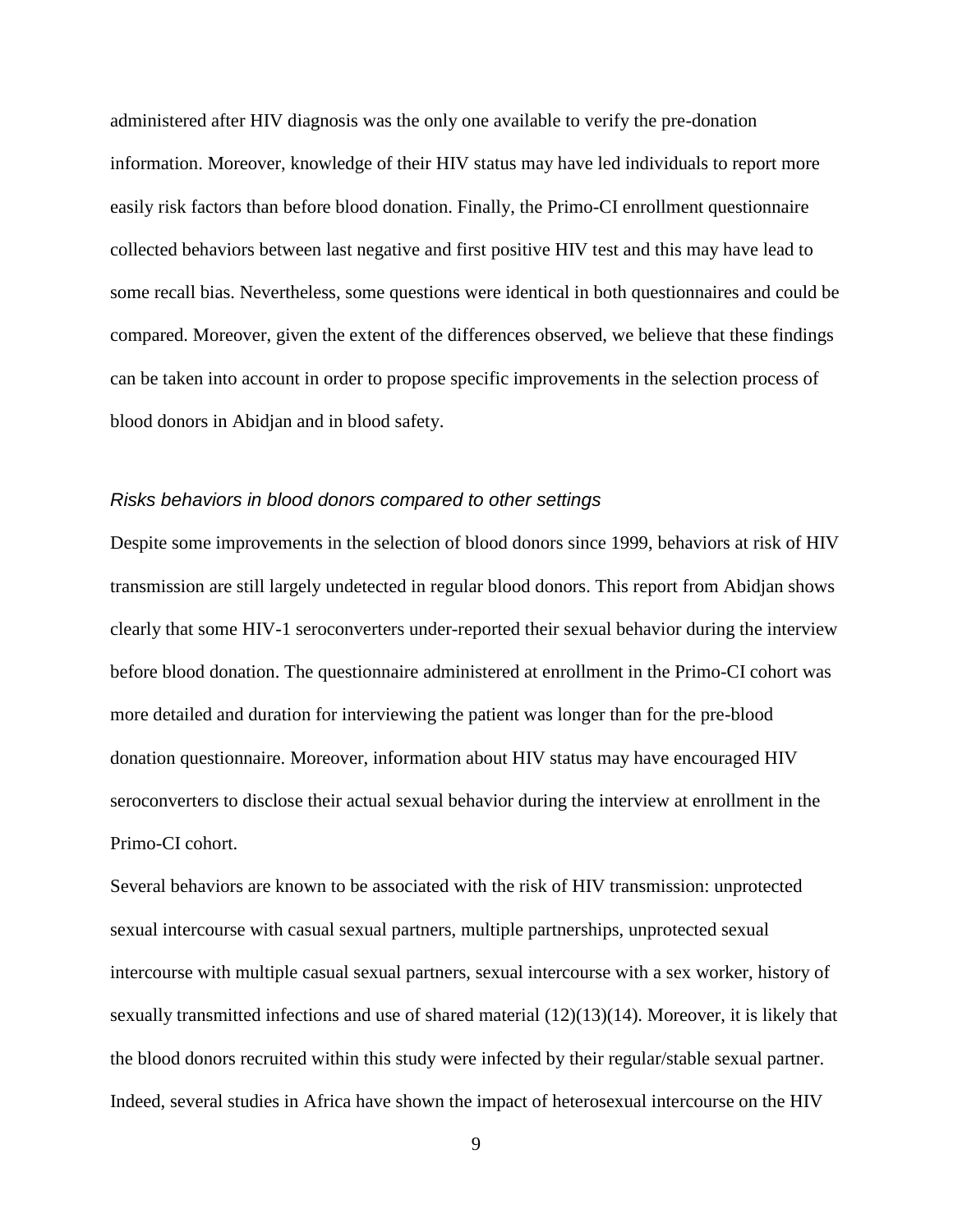incidence in the general population (15)(16)(17)(18). Regarding sexual transmitted infections, a study in Tanzania showed an association between some sexual transmitted diseases such as Herpes simplex virus type-2 and HIV incidence (19).

#### *Risk of HIV transmission though transfusion*

The HIV residual risk between 2002 and 2004 was about one in 5783 blood donations in Abidjan (20). It was 1/8562 in Conakry (21) and 2.6/100 000 donations in South Africa (22). HIV transmission risk due to blood transfusion remains important in Africa (5, 20-23). In industrialized countries this risk is very low (1/2500 000 in France and 1/2 300 000 in the USA) (24, 25). This may result from a better biological detection of HIV infection, since the HIV RNA is performed in blood donation centers. Moreover, studies performed in industrialized countries showed a self-exclusion of high-risk blood donors for HIV transmission following an enhancement of their knowledge about viral transmission and practice of free testing (9). Such experiences should be encouraging for those in charge of organizing blood donation in countries with limited resources. The fact that blood donors in Abidjan are volunteers (10) may limit the risk of blood donation motivated by earning money. Nevertheless, because nucleic acid testing is not performed in this centre, the window of time before detection of antibodies remains large.

#### *Suggestions for improving the pre-donation selection*

The National Blood Transfusion Centre of Abidjan still detects new seroconversions each year despite prevention interventions at each blood donation, including extensive information on HIV/AIDS and individual counseling (5). The reason why seroconverters who declared their risk behavior during the pre-blood donation questionnaire were allowed to donate should be more deeply investigated. Although we acknowledge the efforts made by the blood centre to exclude blood donors at risk of HIV transmission, repeated blood donors with unknown HIV-serostatus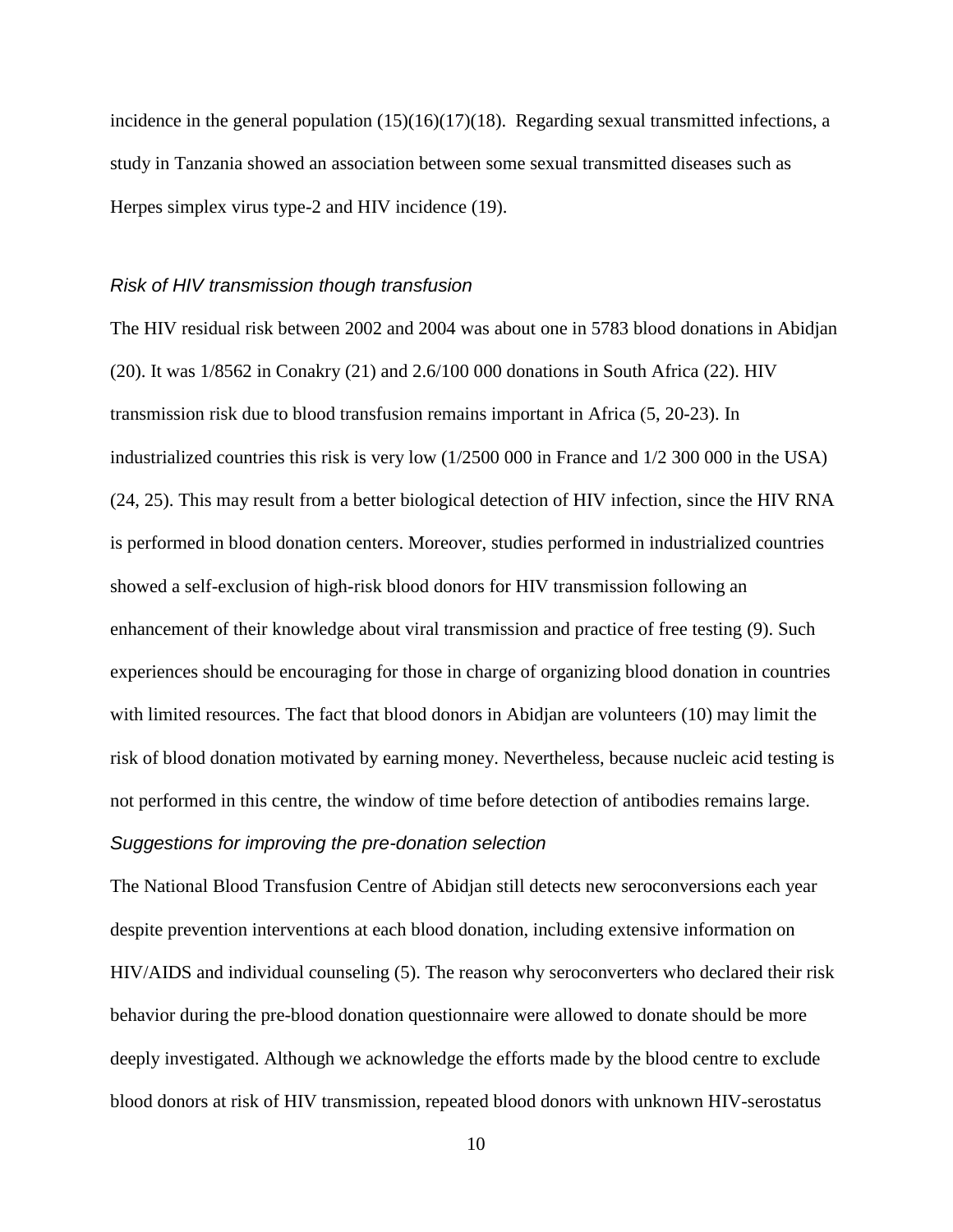sexual partner are still subject to an HIV transmission risk. In this study, some of patients declared having had unprotected sexual intercourse since the last HI- negative test. The HIV status of these partners was not available at Primo-CI study entry. These blood donors are likely to have been infected by their usual sexual partners, and thus additional interventions targeted at stable partnerships are needed in order to reduce the incidence of HIV infection in populations of blood donors. Our study may assist physicians with their decision-making during the predonation selection process. The short time duration of the current pre-selection questionnaire may lead to decisions made too rapidly. The selection method preceding blood donation should be improved. Specific interventions targeted toward stable partnerships are needed and the sexual partners of regular blood donors should be tested for HIV. Notification by blood donors of all sexual transmitted diseases and all behaviors at risk of HIV transmission has to be encouraged. Moreover, the interview, including individual support, must be systematically repeated before each donation in order to exclude high-risk blood donors.

In conclusion, including extensive information on HIV/AIDS and individual counseling is crucial for selecting blood donors. In the long term, we believe that educating blood donors will remain one of the keys to guaranteeing blood safety. It will be important to further link such an educational initiative with the broader national HIV/AIDS program and to promote blood donation as part of a safe lifestyle to prevent the spread of HIV through blood transfusion and high-risk behaviors. The blood donors at risk of HIV transmission should exclude themselves and be discouraged to continue giving blood through adequate counseling. The information provided should clearly state that safe behaviors and self-exclusion for blood donation can prevent HIV transmission by blood transfusion.

#### ACKNOWLEDGMENTS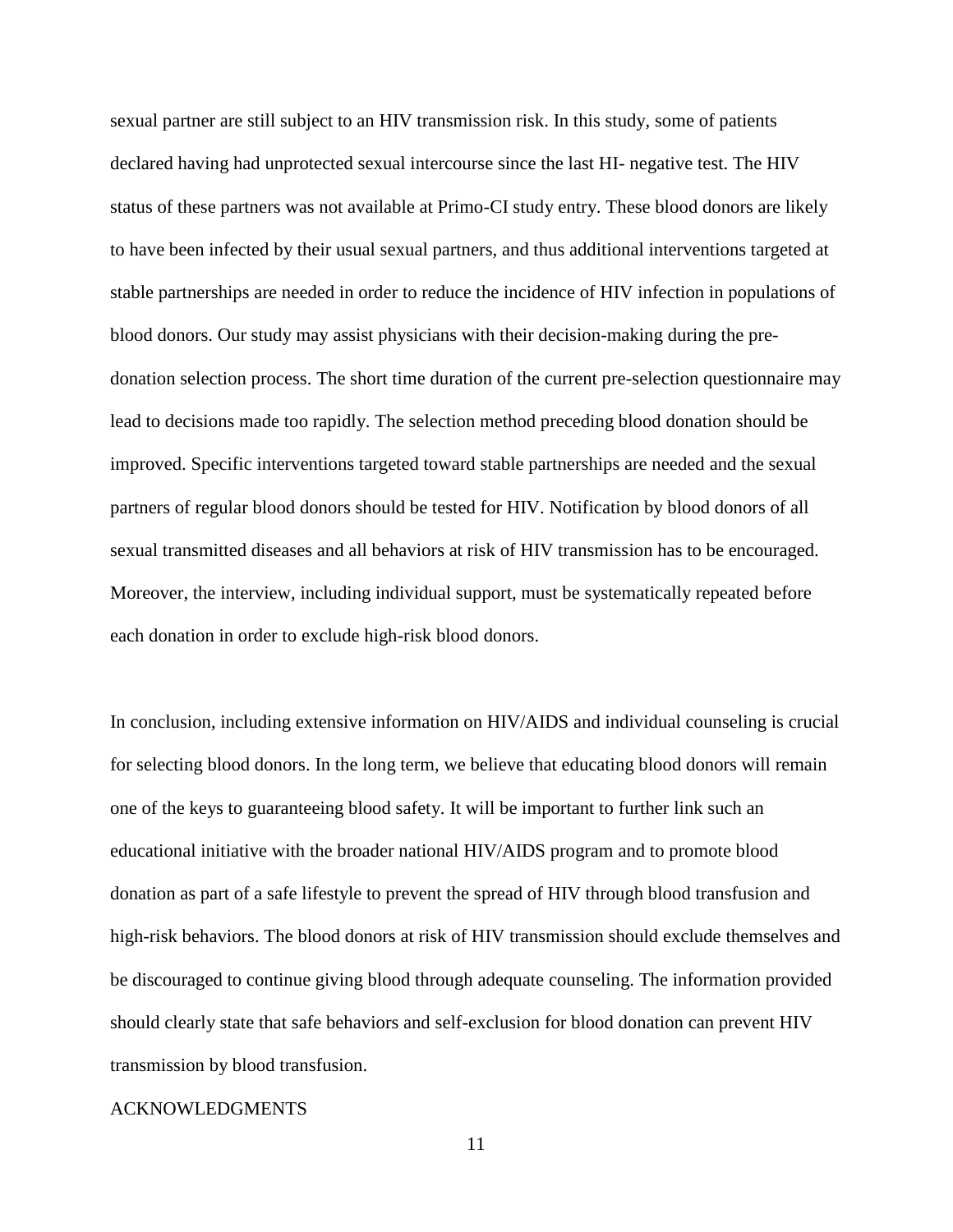The authors thank Drs Koffi Nicole Abé and Hyda Jules of the National Blood Transfusion

Centre for contributing to this study.

#### **References:**

- 1. UNAIDS, World Health Organization. AIDS epidemic update. 2006 [cited 2007/06/29]. Available from: [http://www.who.int/hiv/mediacentre/2006\\_EpiUpdate\\_en.pdf](http://www.who.int/hiv/mediacentre/2006_EpiUpdate_en.pdf)
- 2. UNAIDS, World Health Organization. AIDS epidemic update. 2006 [cited 2007/06/29]. Available from: [http://www.who.int/hiv/mediacentre/2006\\_EpiUpdate\\_en.pdf](http://www.who.int/hiv/mediacentre/2006_EpiUpdate_en.pdf)
- 3. Vuylsteke B, Ghys P, Traoré M, Konan Y, Mah-Bi G, Maurice C, et al. HIV prevalence and risk behavior among clients of female sex workers in Abidjan, Côte d'Ivoire. AIDS 2003;17:1691-4.
- 4. Chopra M, Townsend L, Johnston L, Mathews C, Tomlinson M, O'bra H, et al. Estimating HIV prevalence and risk behaviors among high-risk heterosexual men with multiple sex partners: use of respondent-driven sampling. J Acquir Immune Defic Syndr 2009;51:72-7.
- 5. Minga A, Huët C, Dohoun L, Abo Y, Bonard D, Gourvellec G, et al. Behavior assessment of blood donors facing the risk of HIV infection, Abidjan, Cotê D'Ivoire, 2001-2002. J Acquir Immune Defic Syndr 2005;38:618-21.
- 6. Lopman B, Nyamukapa C, Hallett T, Mushati P, Spark-du Preez N, Kurwa F, et al. Role of widows in the heterosexual transmission of HIV in Manicaland, Zimbabwe, 1998- 2003. Sex Transm Infect 2009;85 Suppl 1:i41-8.
- 7. Biraro S, Shafer L, Kleinschmidt I, Wolff B, Karabalinde A, Nalwoga A, et al. Is sexual risk taking behaviour changing in rural south-west Uganda? Behaviour trends in a rural population cohort 1993-2006. Sex Transm Infect 2009;85 Suppl 1:i3-11.
- 8. King S, AuBuchon J, Barrowman N, Follea G, Giroux M, Kim W, et al. Consensus statement from the consensus conference on blood-borne human immunodeficiency virus and hepatitis: optimizing the donor-selection process. Vox Sanguinis 2002;83:188-193.
- 9. Sharma U, Schreiber G, Glynn S, Nass C, Higgins M, Tu Y, et al. Knowledge of HIV/AIDS transmission and screening in United States blood donors. Transfusion 2001;41:1341-50.
- 10. Salamon R, Marimoutou C, Ekra D, Minga A, Nerrienet E, Huet C, et al. Clinical and biological evolution of HIV-1 seroconverters in Abidjan, Cote d'Ivoire, 1997-2000. J Acquir Immune Defic Syndr 2002;29:149-157.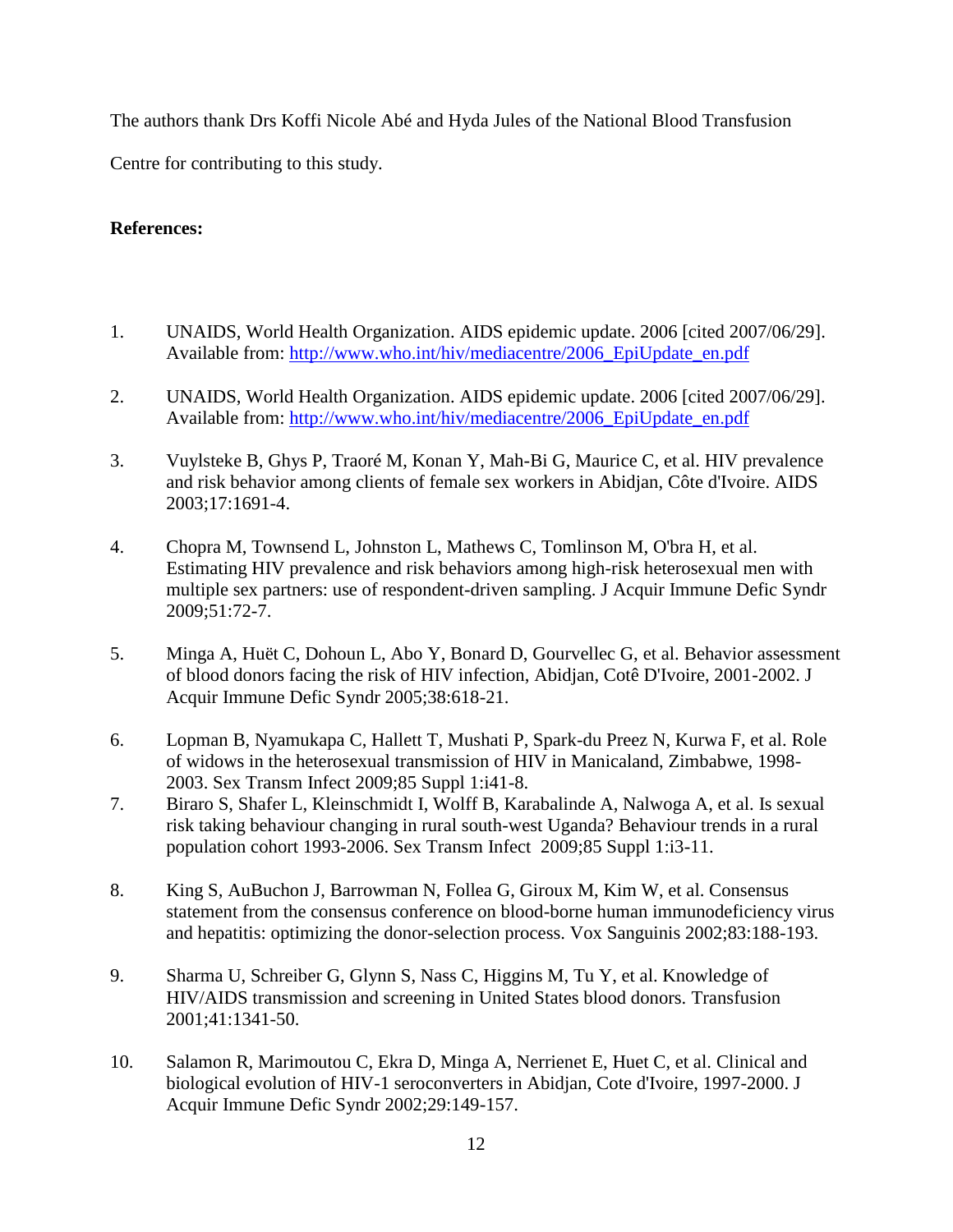- 11. Minga A, Huet C, Coulibaly I, Abo Y, Dohoun L, Bonard D, et al. [Profile of HIV infected patients among blood donors in Abidjan, Cote d'Ivoire (1992-1999)]. Bull Soc Pathol Exot 2005;98:123-6.
- 12. Ryder R, Kamenga C, Jingu M, Mbuyi N, Mbu L, Behets F. Pregnancy and HIV-1 incidence in 178 married couples with discordant HIV-1 serostatus: additional experience at an HIV-1 counselling centre in the Democratic Republic of the Congo. Trop Med Int Health 2000;5:482-7.
- 13. Quigley M, Morgan D, Malamba S, Mayanja B, Okongo M, Carpenter L, et al. Casecontrol study of risk factors for incident HIV infection in rural Uganda. J Acquir Immune Defic Syndr 2000;23:418-25.
- 14. Hugonnet S, Mosha F, Todd J, Mugeye K, Klokke A, Ndeki L, et al. Incidence of HIV infection in stable sexual partnerships: a retrospective cohort study of 1802 couples in Mwanza Region, Tanzania. J Acquir Immune Defic Syndr 2002;30:73-80.
- 15. Schmid G, Buve A, Mugyenyi P, Garnett G, Hayes R, Williams B, et al. Transmission of HIV-1 infection in sub-Saharan Africa and effect of elimination of unsafe injections. Lancet 2004;363:482-8.
- 16. Okware S, Opio A, Musinguzi J, Waibale P. Fighting HIV/AIDS: is success possible? Bull World Health Organ 2001;79:1113-20.
- 17. Ali M, Cleland J, Shah I. Condom use within marriage: a neglected HIV intervention. Bull World Health Organ 2004;82:180-6.
- 18. Todd J, Grosskurth H, Changalucha J, Obasi A, Mosha F, Balira R, et al. Risk factors influencing HIV infection incidence in a rural African population: a nested case-control study. J Infect Dis 2006;193:458-66.
- 19. del Mar Pujades Rodriguez M, Obasi A, Mosha F, Todd J, Brown D, Changalucha J, et al. Herpes simplex virus type 2 infection increases HIV incidence: a prospective study in rural Tanzania. AIDS 2002;16:451-62.
- 20. Ouattara H, Siransy-Bogui L, Fretz C, Diane K, Konate S, Koidio A, et al. Residual risk of HIV, HVB and HCV transmission by blood transfusion between 2002 and 2004 at the Abidjan National Blood Transfusion Center. Transfus Clin Biol 2006;13:212-5.
- 21. Loua A, Sow E, Magassouba F, Camara M, Balde M. Evaluation of residual infectious risk among blood donors in National Center of Blood Transfusion in Conakry. Transfus Clin Biol 2004;11:98-100.